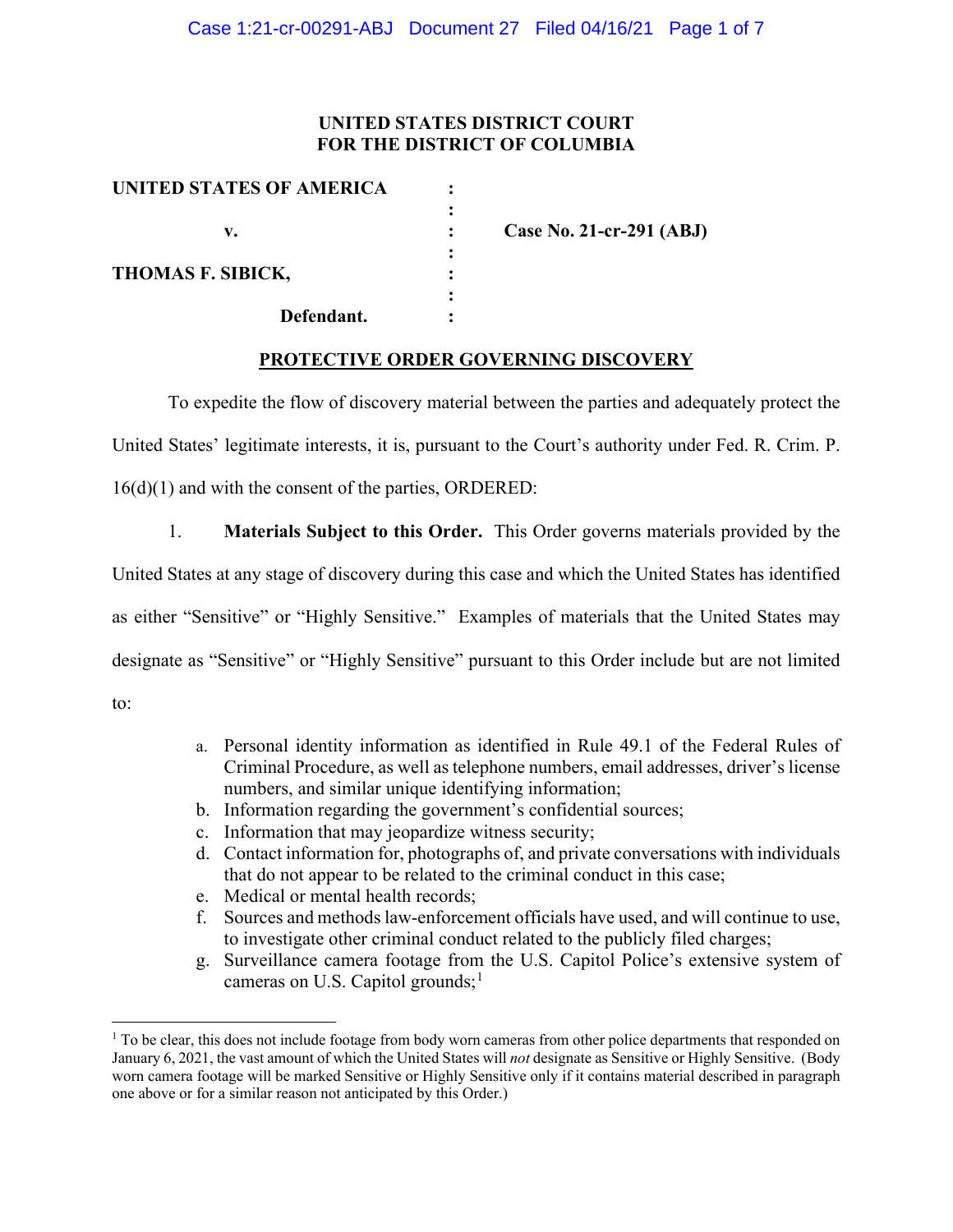- h. Repair estimates from the Architect of the Capitol;
- i. Materials designated as "security information" pursuant 2 U.S.C. §1979; and
- j. Tax returns or tax information.

This Order will not be used to designate materials as Sensitive or Highly Sensitive unless such designation is necessary for one of the reasons stated in this paragraph or for a similar reason not anticipated by this Order. The government agrees to make every effort to provide discovery in a manner that will allow for most discovery to be produced without such designations.

2. **Defendant.** Any reference to "Defendant" herein refers individually to each defendant identified in the caption above.

3. **Legal Defense Team.** The "legal defense team" includes defense counsel (defined as counsel of record in this case, including any post-conviction or appellate counsel) and any attorneys, investigators, paralegals, support staff, and expert witnesses who are advising or assisting defense counsel in connection with this case.

# 4. **Rules for the Handling of Sensitive and Highly Sensitive Materials.**

- a. **Limitations on Use.** Defendant and the legal defense team may use Sensitive and Highly Sensitive discovery materials solely in connection with the defense of this case and any other case connected to the events at the United States Capitol on January 6, 2021, including any post-conviction or appellate litigation, and for no other purpose, and in connection with no other proceeding, without further order of this Court.
- b. **Limitations on Dissemination.** No Sensitive or Highly Sensitive materials, or the information contained therein, may be disclosed to any persons other than Defendant, the legal defense team, or the person to whom the Sensitive or Highly Sensitive information solely and directly pertains or his/her counsel, without agreement of the United States or prior authorization from the Court.
- c. **Limitations on Reproduction.** Defendant, the legal defense team, and authorized persons shall not copy or reproduce the Sensitive or Highly Sensitive materials except in order to provide copies of the materials for use in connection with this case by Defendant, the legal defense team, the person to whom the Sensitive or Highly Sensitive information solely and directly pertains or his/her counsel, and other persons to whom the Court may authorize disclosure (collectively, "authorized persons").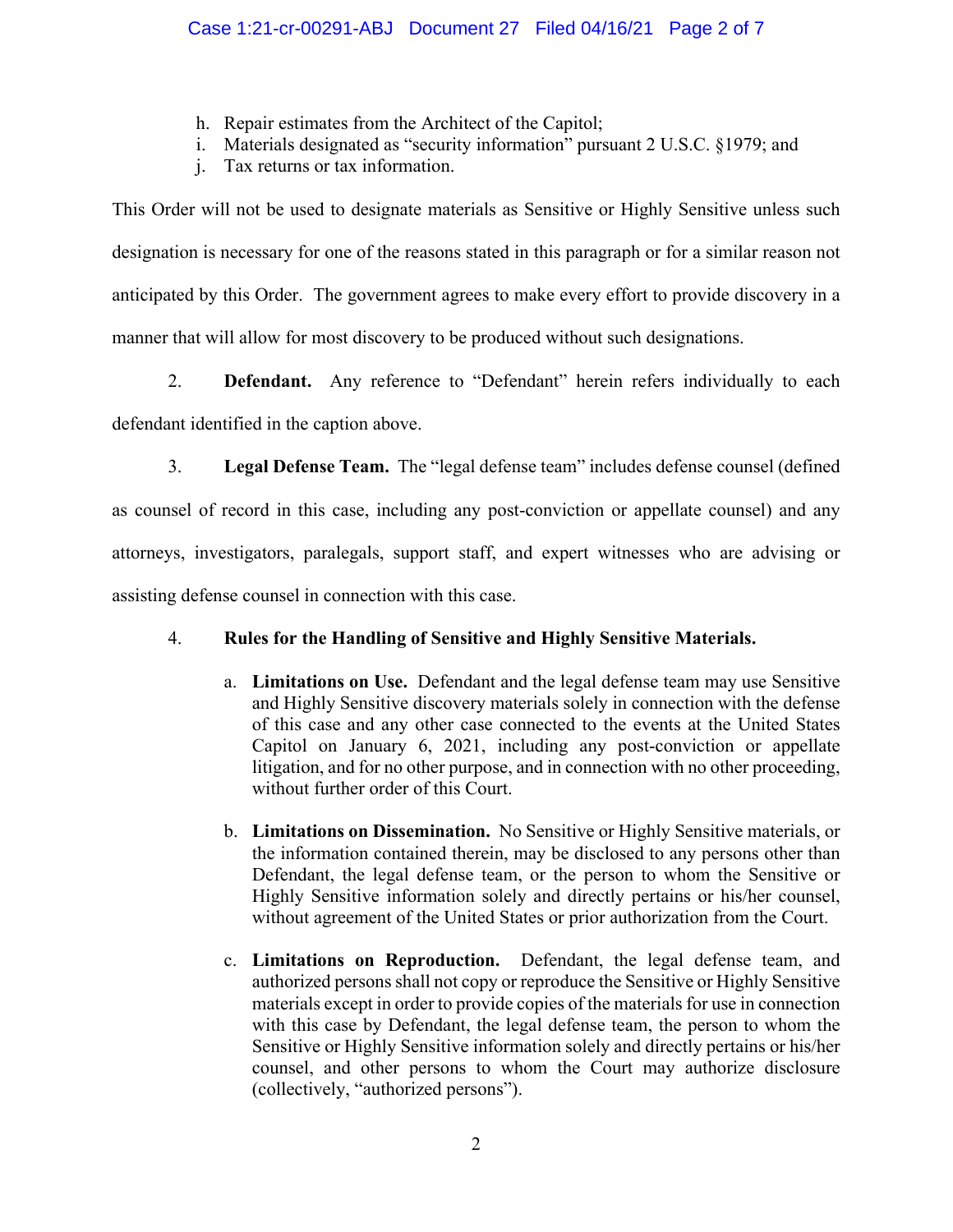If defense counsel provides Defendant access to Sensitive or Highly Sensitive materials, defense counsel must advise Defendant that Defendant may not record any personal identity information as identified in Rule 49.1 of the Federal Rules of Criminal Procedure or any telephone numbers, email addresses, driver's license numbers, and similar unique identifying information. By signing the attached affirmation, Defendant agrees not to do so.

Copies and reproductions, and any notes or records made in relation to the contents of the Sensitive and Highly Sensitive materials, are to be treated in the same manner as the original materials.

- d. **Court Filings.** Absent prior agreement by the parties or permission from the Court, no party shall disclose materials designated as Sensitive or Highly Sensitive in any public filing with the Court. Such materials shall be submitted under seal in accordance with Local Criminal Rule 49(f)(6). The Clerk of Court shall accept for filing under seal any filings made in compliance with that Rule and so marked by the parties pursuant to this Order.
- e. **Court Hearings.** The restrictions in this Order shall not limit either party in the use of the materials in judicial proceedings in this case. The procedures for use of designated Sensitive and Highly Sensitive materials during any hearing or the trial of this matter shall be determined by the parties and the Court in advance of the hearing or trial. No party shall disclose materials designated Sensitive or Highly Sensitive in open court without agreement by the parties that such materials may be disclosed in open court or prior authorization by the Court.

## 5. **Additional Rules for Handling of Sensitive Materials.** The following additional

terms apply to Sensitive materials:

a. **Storage.** Sensitive materials must be maintained in the custody and control of Defendant, the legal defense team, and authorized persons. This restriction shall not apply to the person to whom the Sensitive information solely and directly pertains or his/her attorney.

# 6. **Additional Rules for Handling of Highly Sensitive Materials.** The following

additional rules apply to Highly Sensitive materials:

a. **Additional Limitations on Dissemination.** Defense counsel may not provide a copy of Highly Sensitive materials to Defendant or permit Defendant to view such materials unsupervised by defense counsel or an attorney, investigator, paralegal, or support staff person employed by defense counsel. The parties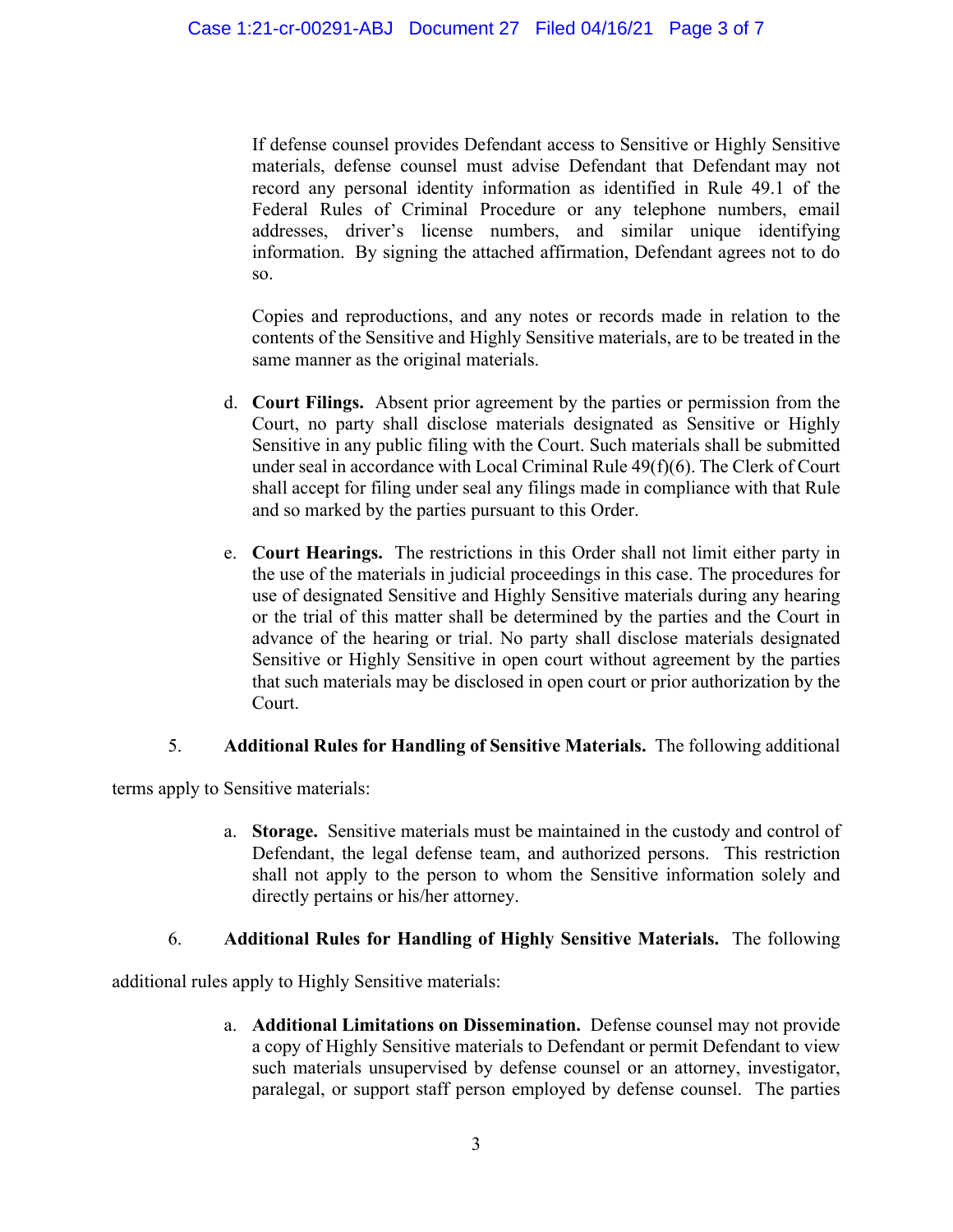agree that defense counsel or an attorney, investigator, paralegal, or support staff person employed by defense counsel, may supervise Defendant by allowing access to Highly Sensitive materials through a cloud-based delivery system that permits Defendant to view the materials but does not permit Defendant the ability to download; provided that, prior to doing so, defense counsel first provides notice to the United States and allow the United States to file an objection with the Court if no agreement is reached.

- b. **Additional Limitations on Reproduction.** Counsel agrees that prior to showing materials to Defendant designated as Highly Sensitive, counsel or an attorney, investigator, paralegal, or support staff person employed by defense counsel will read Defendant the relevant parts of this Order, and remind Defendant of the consequences of violating the Order. If Defendant takes notes regarding Highly Sensitive materials, counsel or an attorney, investigator, paralegal, or support staff person employed by defense counsel must take reasonable steps to determine whether Defendant has copied any personal identity information as identified in Rule 49.1 of the Federal Rules of Criminal Procedure or any telephone numbers, email addresses, driver's license numbers, and similar unique identifying information.
- c. **Storage.** Highly Sensitive materials must be maintained in the custody and control of the legal defense team and authorized persons. This restriction shall not apply to the person to whom the Highly Sensitive information solely and directly pertains or his/her attorney.

7. **Viewing by Incarcerated Defendants.** If Defendant is in the custody of the United

States Marshals Service, defense counsel is authorized to provide a copy of discovery materials to the appropriate point of contact so that the defendant can view the discovery materials, subject to the terms of this Order.

8. **Disputes.** The parties shall make a good faith effort to resolve any dispute about a sensitivity designation before requesting the Court's intervention. The United States may agree to remove or reduce a sensitivity designation without further order of this Court. Whenever the redaction of specified information will resolve the basis for which a sensitivity designation was applied, the United States will agree to redaction, and such redaction will render the materials no longer subject to this Order. Any agreement to reduce or remove a sensitivity designation or to redact specific information shall be memorialized in writing.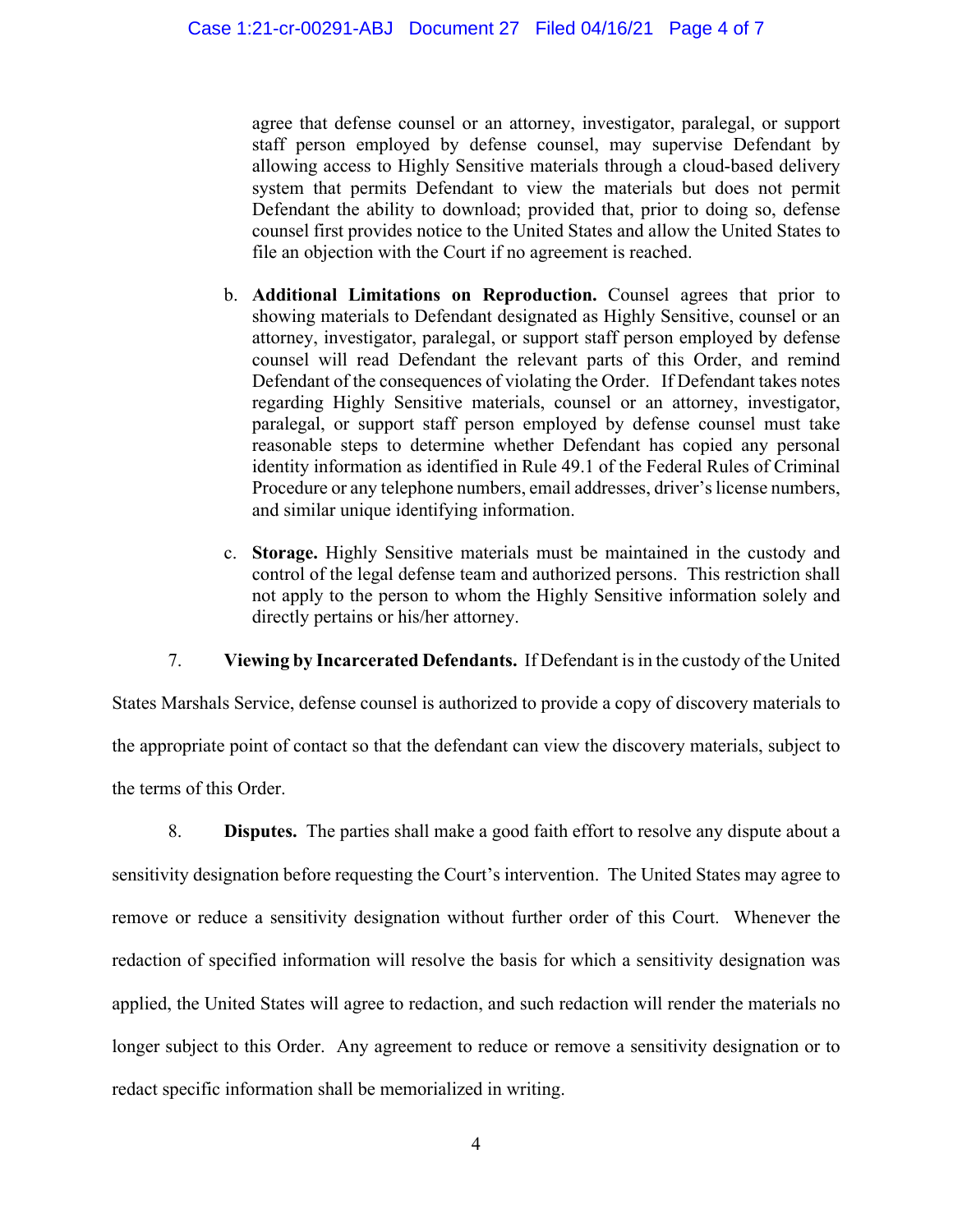#### Case 1:21-cr-00291-ABJ Document 27 Filed 04/16/21 Page 5 of 7

9. **Modification Permitted.** Nothing in this Order shall prevent any party from

seeking modification of this Order nor prevent the defense from contesting a sensitivity designation. The parties agree that the burden of demonstrating the need for a protective order remains with the government at all times.

10. **Failure not Waiver.** The failure by the United States to designate any materials as Sensitive or Highly Sensitive upon disclosure shall not constitute a waiver of the United States' ability to later designate the materials as Sensitive or Highly Sensitive but the government must separately identify and memorialize the changed status of those materials in writing.

11. **Automatic Exclusions from this Order.** This Order does not apply to materials that:

- a. Are, or later become, part of the public court record, including materials that have been received in evidence in this or other public trials or hearings;
- b. Were derived directly from Defendant or that pertain solely to Defendant. Examples of such materials include Defendant's own financial records, telephone records, digital device downloads, social media records, electronic communications, arrest records, and statements to law enforcement; <sup>2</sup> and
- c. Materials that the defense obtains by means other than discovery.

12. **Government's Discovery Obligations.** Nothing in this Order modifies the United

States' obligations at any stage of discovery in this case pursuant to Federal Rules of Criminal Procedure 16 and 26.2, Local Criminal Rule 5.1, 18 U.S.C. § 3500 (the Jencks Act), and the government's general obligation to produce exculpatory and impeachment information in criminal cases.

 $2$  Discoverable materials that were derived directly from Defendant or that pertain solely to Defendant are exempt from this Order regardless of whether the United States has designated any such materials as "Sensitive" or "Highly Sensitive" because the same materials are being provided or made available to co-defendants or other persons charged in connection with the events at the United States Capitol on January 6, 2021.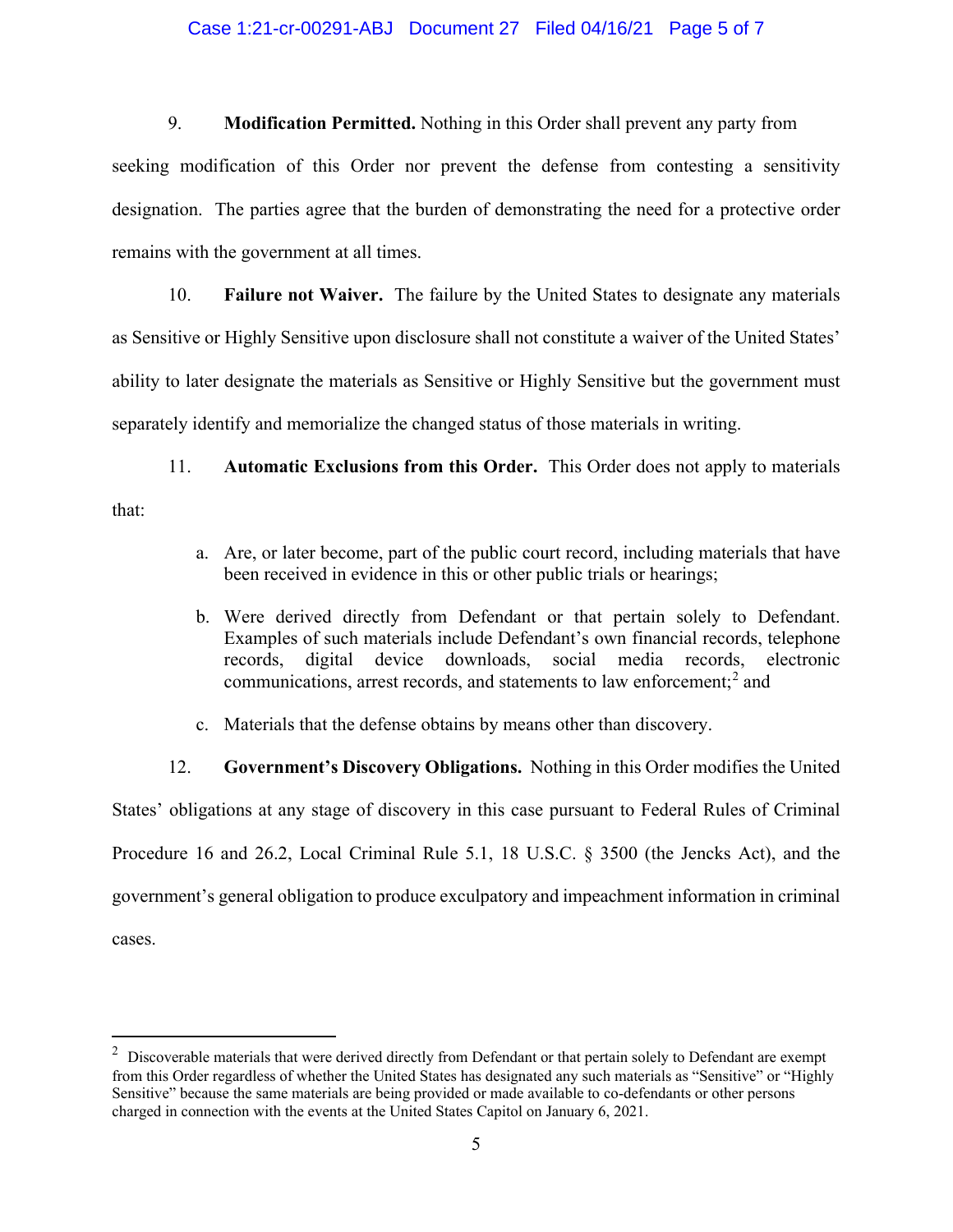#### Case 1:21-cr-00291-ABJ Document 27 Filed 04/16/21 Page 6 of 7

13. **Defense Counsel's Obligations.** Defense counsel must provide a copy of this Order to, and review the terms of this Order with, members of the legal defense team, Defendant, and any other person, before providing them access to Sensitive or Highly Sensitive materials. Defense counsel must obtain a fully executed copy of Attachment A before providing Defendant access to Sensitive or Highly Sensitive materials, and must file a copy with the Court within one week of execution.

14. **No Ruling on Discoverability or Admissibility**. This Order does not constitute a ruling on the question of whether any particular material is properly discoverable or admissible and does not constitute any ruling on any potential objection to the discoverability or admissibility of any material.

15. **Duration.** The terms of this Order shall remain in effect after the conclusion of this case and the parties shall be bound by it unless otherwise ordered by the Court.

**SO ORDERED** this  $\frac{16th}{\text{day of}}$   $\frac{\text{April}}{\text{April}}$ , 2021.

 $\sqrt{mq}$   $\sim$   $\sim$  accomparison

HONORABLE AMY BERMAN JACKSON United States District Judge